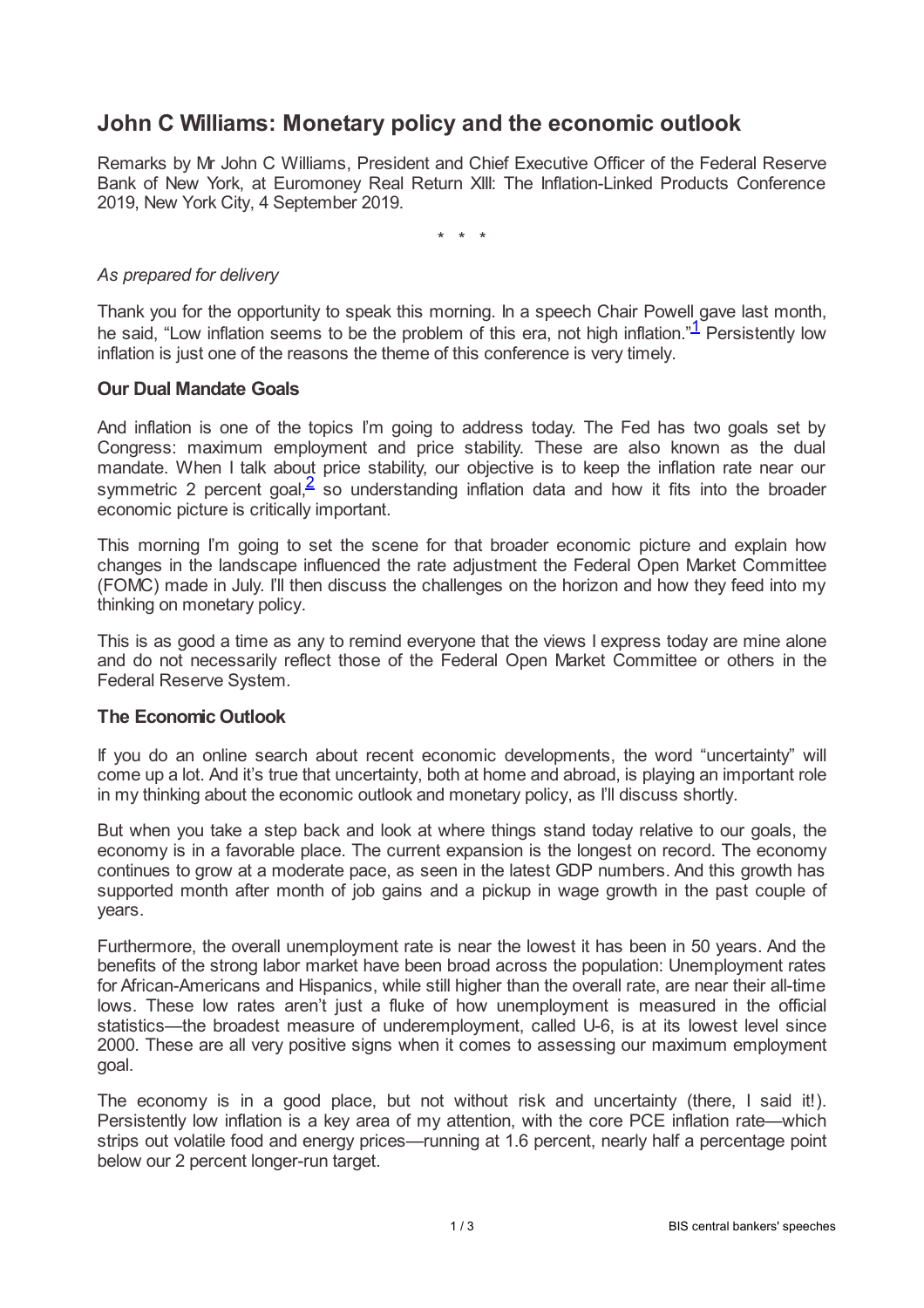On its own, inflation somewhat below our longer-run goal would not be such a big deal, especially with our economy strong. But the broader context is important. Ongoing disinflationary pressures from abroad, and the risk that inflation expectations in the U.S. may have drifted down after many years of inflation running below 2 percent, form an important part of this picture.

If we look beyond the headline GDP figure, which remains good, there are more mixed signals coming from different sectors. Robust consumer spending is balanced by signs of slowing business investment. We've also seen a decline in exports and weakening manufacturing data, reflecting slowing global growth and uncertainty related to trade and geopolitical risks.

I am carefully monitoring this nuanced picture and remain vigilant to act as appropriate to support continuing growth, a strong labor market, and a sustained return to 2 percent inflation.

## **MonetaryPolicyAdjustments**

This brings me to our decision to lower the federal funds rate in July and how that fits into recent history. Cast your minds back to a year ago, when the Fed was continuing along the path of normalizing monetary policy. This context provides useful information for how and why our stance has evolved over time.

During the summer of 2018, the economy was growing above trend as businesses rode the wave of fiscal stimulus. The unemployment rate had fallen below 4 percent, a figure not seen since the peak of the tech boom in 2000. The global outlook was still quite positive, and inflation was close to our 2 percent goal. Against that backdrop, very gradually bringing interest rates back to more normal levels was appropriate in order to keep the economy on a sustainable path of growth.

But the economic outlook and the uncertainty around that outlook have evolved considerably since then. While there's not been a dramatic change seen in the overall numbers yet, the more detailed picture that emerged by summer of this year pointed to an outlook of slowing growth and inflation falling short of our goal. This in turn argued for a somewhat more accommodative monetary policy stance.

The combination of muted inflation, slowing global growth, and uncertainties related to trade and other global developments led the FOMC to adjust the federal funds rate down by a quarter of a percentage point and conclude the run-off of the Fed's balance sheet two months earlier than previously indicated.

Our policy actions and communications have contributed to an easing of financial conditions that should help sustain the expansion and get us closer to our dual mandate goals.

## **Challenges on the Horizon**

When I think about the road ahead, my number one goal is to keep the expansion on track. This is how we will keep unemployment low and bring inflation back to 2 percent. I will be watching closely at how both domestic and broader, global developments unfold.

At present, slowing global growth and geopolitical uncertainty pose particular challenges. In its latest World Economic Outlook report, the International Monetary Fund downgraded its projection for global growth and highlighted downside risks. $3$ 

<span id="page-1-0"></span>Slower global growth reduces demand for our exports and puts a dampener on both U.S. inflation and growth prospects. And these aren't just projections for the future—we're seeing manifestations of slowing growth around the world now. Germany, the UK, and China are all experiencing slowdowns, and the euro area is of particular concern. In response, the European Central Bank and several other central banks have either adjusted, or indicated they will adjust